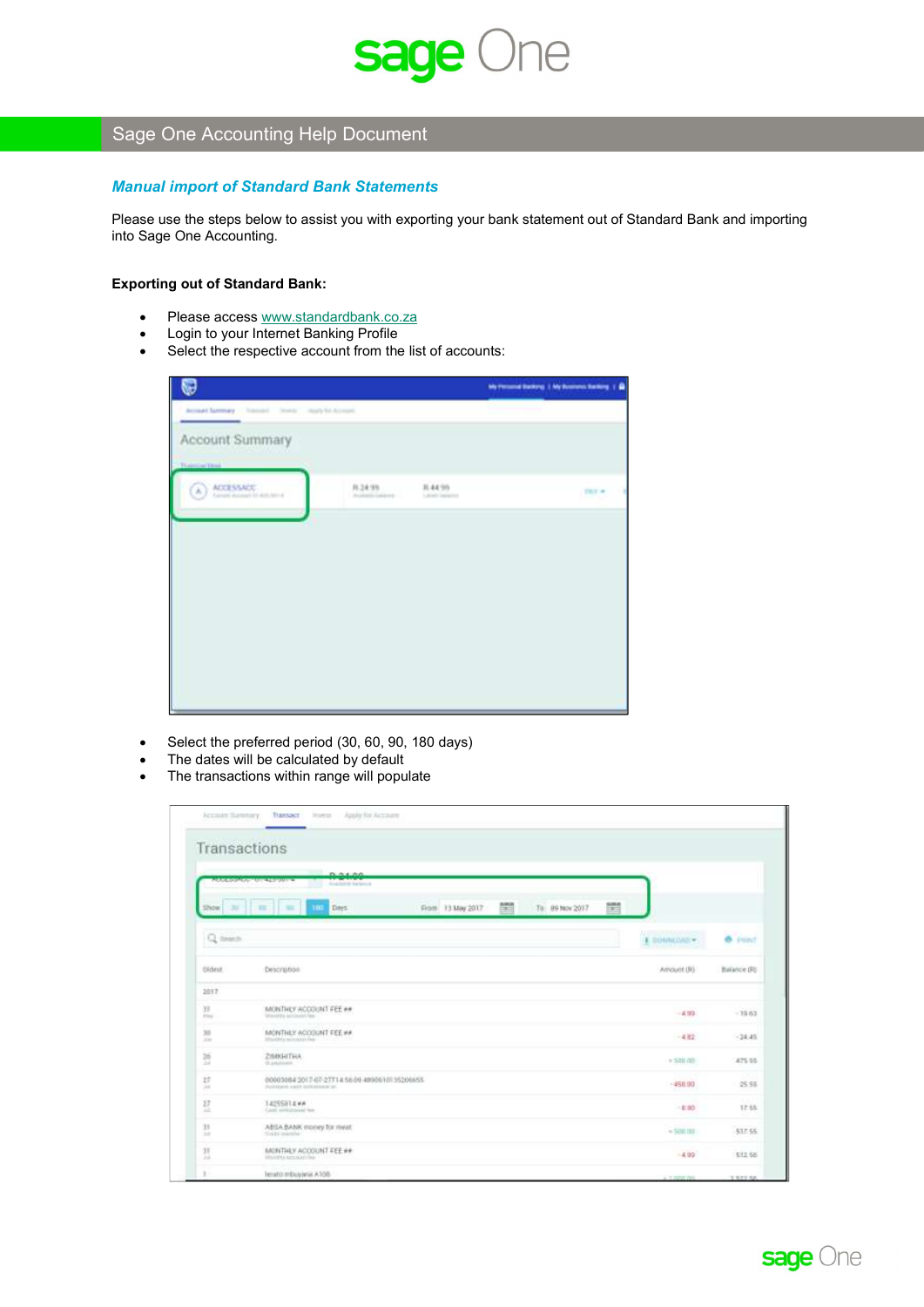

- Select the 'Download' option as illustrated below
- Select either CSV or OFX from the drop down list

|              | Transactions                                                           |             |              |
|--------------|------------------------------------------------------------------------|-------------|--------------|
|              | R 24.99<br>ACCESSACC - 01-425-501-4<br><b>CO</b>                       |             |              |
|              | three-field and dealerships                                            |             |              |
|              | Show 30 00 00 100 Days<br>圖<br>篇<br>To 09 Nov 2017<br>From 13 May 2017 |             |              |
| Q-temth      |                                                                        | DOWNLOAD =  | e past       |
| Oldest<br>xa | Description                                                            | CSV         | Ballance (R) |
| 2017         |                                                                        | PDF<br>Zul. |              |
| 31<br>Max    | MONTHLY ACCOUNT FEE ##<br>Maximiz account the Council                  | άř<br>- 12  | $-70.65$     |
|              | MONTHLY ACCOUNT FEE ##<br>Informity accounts for the Control           | <b>OFX</b>  | $+24.45$     |
| 30<br>13.01  |                                                                        |             |              |
| 26<br>31     | ZIMMATTAA<br>lic journant.                                             | TKT         | 475.55       |

#### Your statement download should begin:

| ſ |   | statement-01-425 of a                                            |                 | Show all | × |
|---|---|------------------------------------------------------------------|-----------------|----------|---|
|   |   | MONTHLY ACCOUNT FEE ##                                           | $-3.90$         | 512.56   |   |
|   | × | ABSA BANK money for meat<br><b>COLES IN ORIGINAL</b><br>all care | - 500 0<br>---- | 517.55   |   |
|   | - |                                                                  | ರವರ             | $-1000$  |   |

- Please save the downloaded file to your Desktop
- Do not open the file

### Importing into banking:

- Please access your Sage One Accounting Profile
- Open the Company
- Select the 'Banking' tab
- Click on 'Transactions' >-'Banking'
- Select the correct bank from the banking list
- Select 'New Transactions'
- Click on 'Import Bank Statement'